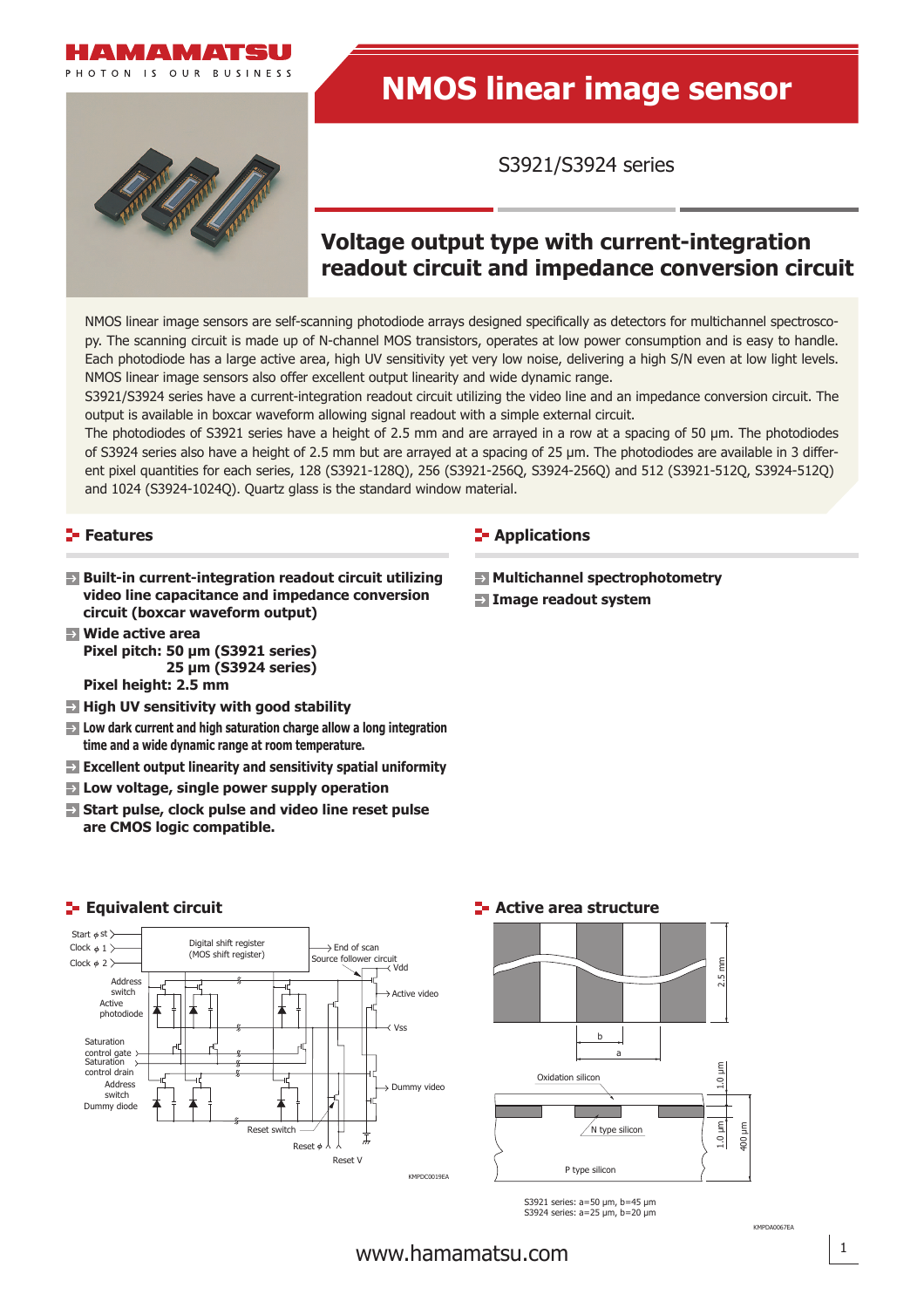# **Absolute maximum ratings**

| Parameter                                    | Symbol | Value          | Unit    |
|----------------------------------------------|--------|----------------|---------|
| Supply voltage                               | Vdd    |                |         |
| Input pulse $(\phi1, \phi2, \phist)$ voltage | Vф     |                |         |
| Power consumption*1                          |        |                | mW      |
| Operating temperature* <sup>2</sup>          | Topr   | $-40$ to $+65$ | $\circ$ |
| Storage temperature                          | Tsta   | $-40$ to $+85$ | $\circ$ |

\*1: Vdd=5 V, Vr=2.5 V

\*2: No condensation

# **Shape specifications**

| Parameter                     | S3921-<br><b>1280</b> | S3921-<br><b>2560</b> | S3921-<br>512Q | S3924-<br><b>2560</b> | S3924-<br><b>5120</b> | S3924-<br><b>1024Q</b> | Unit |
|-------------------------------|-----------------------|-----------------------|----------------|-----------------------|-----------------------|------------------------|------|
| Number of pixels              | 128                   | 256                   | 512            | 256                   | 512                   | 1024                   |      |
| Package length                | 31.75                 |                       | 40.6           | 31.75                 |                       | 40.6                   | mm   |
| Number of pin                 |                       |                       |                |                       |                       |                        |      |
| Window material* <sup>3</sup> | <b>Ouartz</b>         |                       |                | Ouartz                |                       |                        |      |
| Weight                        | 3.5<br>3.0<br>3.0     |                       |                |                       | 3.5                   |                        |      |

\*3: Fiber optic plate is available (excluding the S3921-128Q, S3924-256Q).

# **F** Specifications (Ta=25 °C)

| Parameter                             |             |                          | S3921 series |                          | S3924 series             | Unit         |      |               |  |
|---------------------------------------|-------------|--------------------------|--------------|--------------------------|--------------------------|--------------|------|---------------|--|
|                                       | Symbol      | Min.                     | Typ.         | Max.                     | Min.                     | Typ.         | Max. |               |  |
| Pixel pitch                           |             |                          | 50           |                          |                          | 25           |      | μm            |  |
| Pixel height                          | -           | $\overline{\phantom{0}}$ | 2.5          | $\overline{\phantom{a}}$ | $\overline{\phantom{0}}$ | 2.5          |      | mm            |  |
| Spectral response range (10% of peak) | Λ           | 200 to 1000              |              |                          |                          | nm           |      |               |  |
| Peak sensitivity wavelength           | λp          | $\overline{\phantom{0}}$ | 600          |                          |                          | 600          |      | nm            |  |
| Photodiode dark current*4             | Id          | $\overline{\phantom{0}}$ | 0.2          | 0.6                      | $\overline{\phantom{0}}$ | 0.1          | 0.3  | рA            |  |
| Photodiode capacitance*4              | Cph         | $\overline{\phantom{0}}$ | 20           | -                        |                          | 10           |      | pF            |  |
| Saturation exposure*4 *5              | Esat        |                          | 220          | $\overline{\phantom{0}}$ |                          | 220          |      | $m/x$ s       |  |
| Saturation charge*4                   | Osat        |                          | 50           | $\overline{\phantom{a}}$ | $\overline{\phantom{0}}$ | 25           |      | pC            |  |
| Saturation output voltage*4           | <b>Vsat</b> |                          | 1350 (-128Q) | $\overline{\phantom{a}}$ |                          | 1050 (-256Q) |      |               |  |
|                                       |             | $\overline{\phantom{0}}$ | 1300 (-256Q) | $\overline{\phantom{a}}$ |                          | 820 (-512Q)  |      | mV            |  |
|                                       |             | $\overline{\phantom{0}}$ | 1100 (-512Q) | $\overline{\phantom{0}}$ |                          | 570 (-1024Q) |      |               |  |
| Photo response non-uniformity*6       | <b>PRNU</b> |                          |              | ±3                       |                          |              | ±3   | $\frac{0}{0}$ |  |

\*4: Reset V=2.5 V, Vdd=5.0 V, Vɸ=5.0 V

\*5: 2856 K, tungsten lamp

\*6: 50% of saturation, excluding the start pixel and last pixel

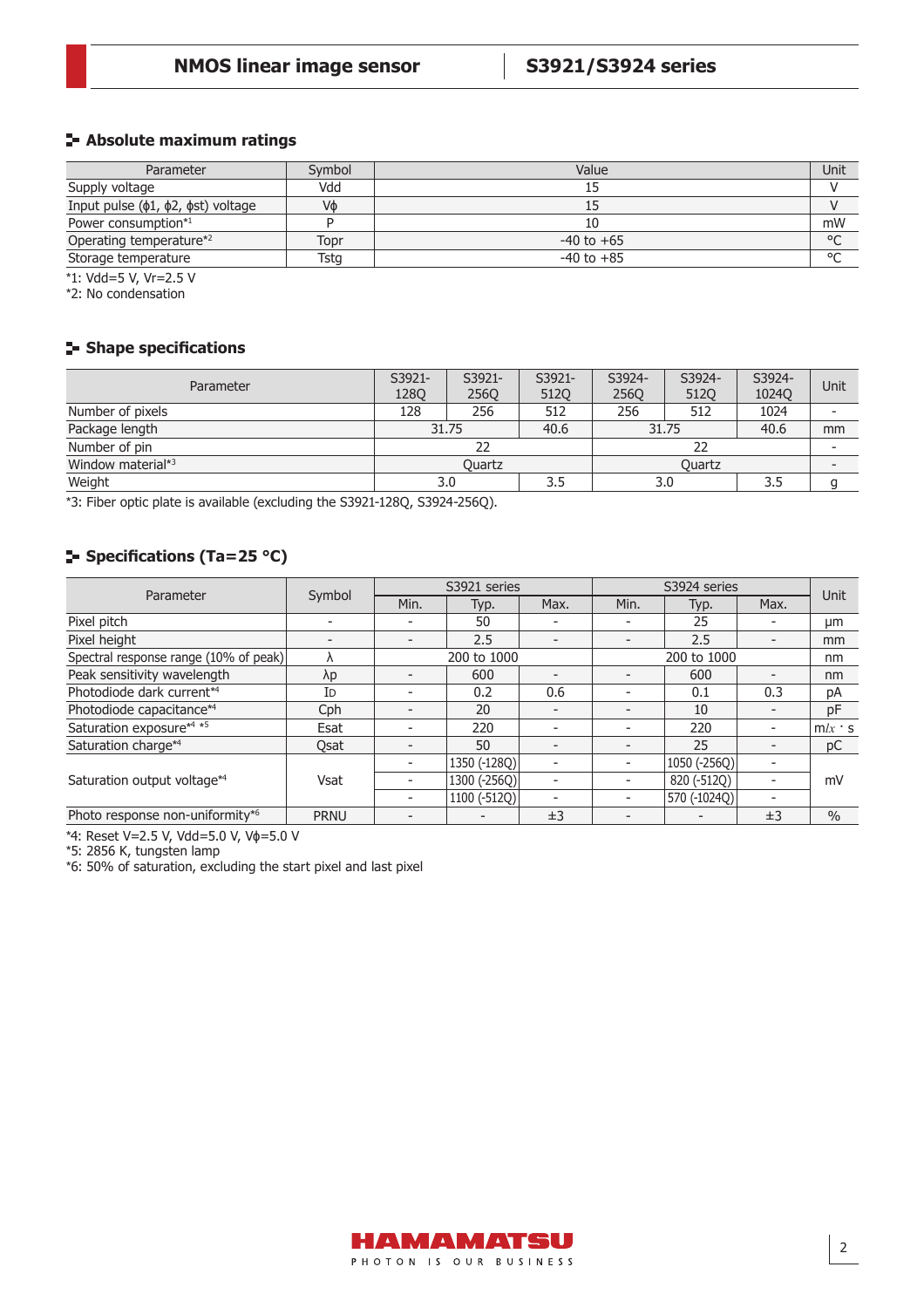# **E** Electrical characteristics (Ta=25 °C)

| Parameter                                                      |      |                            | Condition                 | S3921 series             |                          |                          | S3924 series             |                          |                          |                         |
|----------------------------------------------------------------|------|----------------------------|---------------------------|--------------------------|--------------------------|--------------------------|--------------------------|--------------------------|--------------------------|-------------------------|
|                                                                |      | Symbol                     |                           | Min.                     | Typ.                     | Max.                     | Min.                     | Typ.                     | Max.                     | Unit                    |
| Clock pulse $(\phi1, \phi2)$                                   | High | Vф1, Vф2 (H)               |                           | 4.5                      | 5                        | 10                       | 4.5                      | 5                        | 10                       | $\vee$                  |
| voltage                                                        | Low  | Vφ1, Vφ2 (L)               | $\overline{\phantom{a}}$  | $\boldsymbol{0}$         | $\overline{a}$           | 0.4                      | $\overline{0}$           | $\overline{a}$           | 0.4                      | $\overline{\mathsf{v}}$ |
| Start pulse ( $\phi$ st) voltage*7                             | High | V $\phi$ st (H)            | $\blacksquare$            | 4.5                      | Vф                       | 10                       | 4.5                      | Vф                       | 10                       | $\vee$                  |
|                                                                | Low  | V $\phi$ st (L)            | $\overline{\phantom{a}}$  | $\mathbf 0$              | $\overline{\phantom{a}}$ | 0.4                      | $\pmb{0}$                | $\overline{\phantom{m}}$ | 0.4                      | $\vee$                  |
| Reset pulse (Reset $\phi$ )                                    | High | $Vr$ φ $(H)$               | $\overline{\phantom{a}}$  | 4.5                      | Vф                       | 10                       | 4.5                      | Vф                       | 10                       | $\vee$                  |
| Voltage*7                                                      | Low  | $Vr$ φ (L)                 | $\overline{\phantom{a}}$  | 0                        | $\overline{\phantom{a}}$ | 0.4                      | $\mathbf{0}$             | $\blacksquare$           | 0.4                      | $\vee$                  |
| Source follower circuit drain<br>voltage*7                     |      | Vdd                        | $\overline{\phantom{a}}$  | 4.5                      | Vф                       | 10                       | 4.5                      | Vφ                       | 10                       | $\vee$                  |
| Reset voltage (Reset V)*8                                      |      | Vr                         | $\overline{\phantom{a}}$  | 2.0                      | $V\phi - 2.5$            | $V\phi - 2.0$            | 2.0                      | $V_{\Phi} - 2.5$         | $V\phi - 2.0$            | $\vee$                  |
| Saturation control gate voltage                                |      | <b>Vscg</b>                | $\overline{\phantom{a}}$  | $\overline{\phantom{a}}$ | $\Omega$                 |                          |                          | $\mathbf{0}$             |                          | V                       |
| Saturation control drain voltage*8                             |      | Vscd                       |                           | $\overline{a}$           | Vr                       | $\overline{a}$           |                          | Vr                       | $\overline{a}$           | $\vee$                  |
| Clock pulse $(\phi1, \phi2)$ rise / fall time                  |      | trφ1, trφ2<br>tfφ1, tfφ2   | $\overline{\phantom{a}}$  | $\overline{a}$           | 20                       | $\overline{a}$           |                          | 20                       | $\overline{\phantom{m}}$ | ns                      |
| Clock pulse $(\phi1, \phi2)$ pulse width                       |      | tpw $\phi$ 1, tpw $\phi$ 2 | $\overline{\phantom{a}}$  | 200                      | $\overline{\phantom{a}}$ | $\overline{\phantom{a}}$ | 200                      | $\blacksquare$           | $\overline{\phantom{a}}$ | ns                      |
| Start pulse ( $\phi$ st) rise / fall time                      |      | trøst, tføst               | $\overline{\phantom{a}}$  | $\overline{\phantom{a}}$ | 20                       | $\overline{\phantom{0}}$ | $\overline{\phantom{a}}$ | 20                       | $\overline{\phantom{0}}$ | ns                      |
| Start pulse ( $\phi$ st) pulse width                           |      | tpw $\phi$ st              | $\overline{\phantom{a}}$  | 200                      | $\overline{a}$           | $\overline{a}$           | 200                      |                          | $\overline{\phantom{a}}$ | ns                      |
| Reset pulse rise / fall time                                   |      | trrø, tfrø                 | $\overline{\phantom{a}}$  | $\overline{\phantom{a}}$ | 20                       | $\overline{a}$           |                          | 20                       | $\overline{a}$           | ns                      |
| Start pulse ( $\phi$ st) and clock pulse<br>$(\phi 2)$ overlap |      | tφov                       | $\bar{a}$                 | 200                      | $\overline{a}$           | $\overline{a}$           | 200                      | $\overline{a}$           | $\bar{a}$                | ns                      |
| Clock pulse $(\phi 2)$ and reset pulse<br>(Reset φ) overlap    |      | tφovr                      | $\overline{\phantom{a}}$  | 660                      | $\overline{a}$           | $\overline{a}$           | 660                      | $\overline{\phantom{a}}$ | $\overline{a}$           | ns                      |
| Clock pulse $(\phi 2)$ and reset pulse<br>(Reset φ) delay time |      | tdør-2                     | $\overline{\phantom{a}}$  | 50                       | $\overline{\phantom{a}}$ | $\overline{a}$           | 50                       | $\overline{\phantom{0}}$ | $\overline{a}$           | ns                      |
| Clock pulse $(\phi 1, \phi 2)$ space*9                         |      | $X_1$ , $X_2$              | $\overline{\phantom{a}}$  | $trf - 20$               | $\overline{\phantom{a}}$ | $\overline{\phantom{0}}$ | $trf - 20$               | $\overline{\phantom{a}}$ | $\overline{\phantom{a}}$ | ns                      |
| Clock pulse ( $\phi$ 2, Reset $\phi$ ) space* <sup>9</sup>     |      | $ts$ $\phi$ r-2            | $\overline{\phantom{a}}$  | $\mathbf 0$              | -                        | $\qquad \qquad -$        | 0                        | $\overline{\phantom{a}}$ | $\overline{\phantom{a}}$ | ns                      |
| Data rate*10                                                   |      | f                          | $\overline{\phantom{a}}$  | 0.1                      | $\overline{a}$           | 500                      | 0.1                      | $\overline{a}$           | 500                      | kHz                     |
|                                                                |      | tvd                        | 50% of<br>saturation*10   | $\overline{\phantom{a}}$ | 100 (-128 Q)             | $\overline{a}$           | $\blacksquare$           | 100 (-256 Q)             | $\blacksquare$           | ns                      |
| Video delay time                                               |      |                            |                           | $\overline{a}$           | 150 (-256 Q)             | $\overline{a}$           | $\overline{a}$           | 150 (-512 Q)             | $\equiv$                 | ns                      |
|                                                                |      |                            |                           | $\overline{a}$           | 200 (-512 Q)             | $\overline{a}$           | ÷                        | 200 (-1024 Q)            | $\overline{a}$           | ns                      |
| Clock pulse $(\phi_1, \phi_2)$<br>line capacitance             |      | $C\phi$                    | 5 V bias                  | $\overline{\phantom{a}}$ | 21 (-128 Q)              | $\overline{a}$           | $\overline{\phantom{a}}$ | 27 (-256 Q)              | $\overline{\phantom{a}}$ | pF                      |
|                                                                |      |                            |                           | $\overline{\phantom{a}}$ | 36 (-256 Q)              | $\frac{1}{2}$            | $\overline{\phantom{a}}$ | 50 (-512 Q)              | $\overline{\phantom{a}}$ | pF                      |
|                                                                |      |                            |                           | $\overline{a}$           | 67 (-512 Q)              | $\qquad \qquad -$        | $\overline{\phantom{a}}$ | 100 (-1024 Q)            | $\overline{\phantom{a}}$ | pF                      |
| Reset pulse (Reset $\phi$ )<br>line capacitance                |      | Cr                         | 5 V bias                  | $\overline{a}$           | 6                        | $\overline{a}$           | ÷                        | 6                        | $\bar{a}$                | pF                      |
| Saturation control gate (Vscg)                                 |      | Cscg                       | 5 V bias                  | $\overline{\phantom{a}}$ | 12 (-128 Q)              | $\overline{a}$           | $\overline{\phantom{a}}$ | 14 (-256 Q)              | $\overline{\phantom{a}}$ | pF                      |
|                                                                |      |                            |                           | $\overline{\phantom{a}}$ | 20 (-256 Q)              | $\overline{\phantom{a}}$ | $\overline{\phantom{a}}$ | 24 (-512 Q)              | $\Box$                   | pF                      |
| line capacitance                                               |      |                            |                           | $\overline{\phantom{a}}$ | 35 (-512 Q)              | $\overline{\phantom{a}}$ | $\overline{\phantom{a}}$ | 45 (-1024 Q)             | $\overline{\phantom{a}}$ | pF                      |
| Output impedance                                               |      | Zo                         | $Vdd = 5 V$<br>$Vr=2.5 V$ | ÷                        | 200                      | $\overline{a}$           | $\overline{\phantom{a}}$ | 200                      | $\overline{\phantom{a}}$ | Ω                       |

\*7: Vo is input pulse voltage (refer to P.7 "= Reset V voltage margin")

\*8: Terminal pin 7 is used for both Reset V and saturation control drain voltage

\*9: trf is the clock pulse rise or fall time. A clock pulse space of "rise time/fall time - 20 " ns or more should be input if the clock pulse rise or fall time is longer than 20 ns. (refer to P.7 "**T**-Timing chart for driver circuit")

\*10: Reset V=2.5 V, Vdd=5.0 V, Vɸ=5.0 V

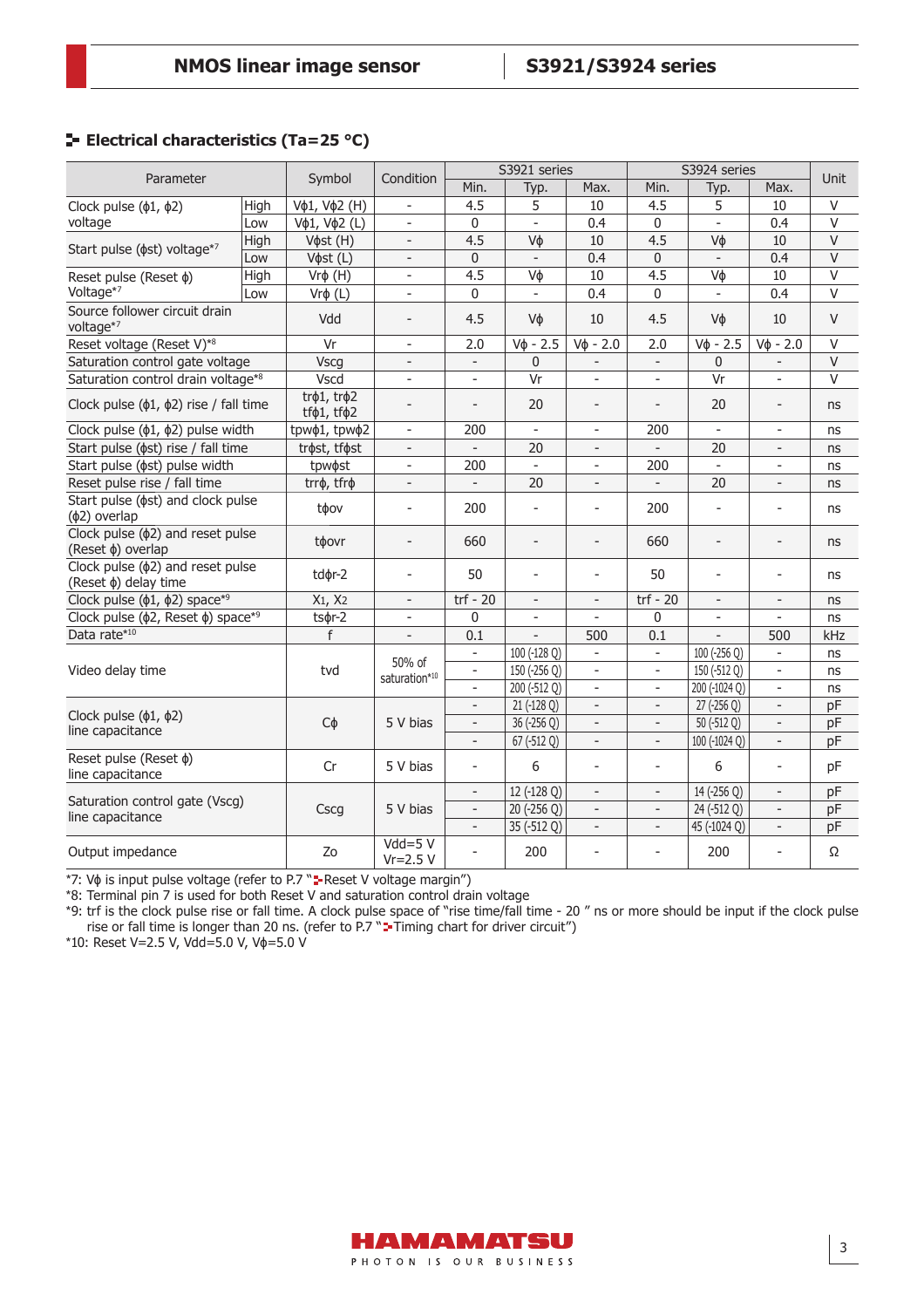# **P**- Dimensional outlines (unit: mm)



Vss, Vsub and NC should be grounded.

KMPDC0025EA

to bottom of package \*3: Window thickness KMPDA0062ED

 $10.16 \pm 0.25$ 

\*1: Distance from upper surface of quartz window to chip surface \*2: Distance from chip surface

0.25

 $0.51 \pm 0.05$ 

 $2.54 \pm 0.13$ 

 $25.4 \pm 0.13$ 

 $\mathbb{I}$ 

mananananan  $\mathbb{I}$  $\mathbf{r}$ H

 $\mathbb{I}$ 

 $5.0 \pm 0.5$ 

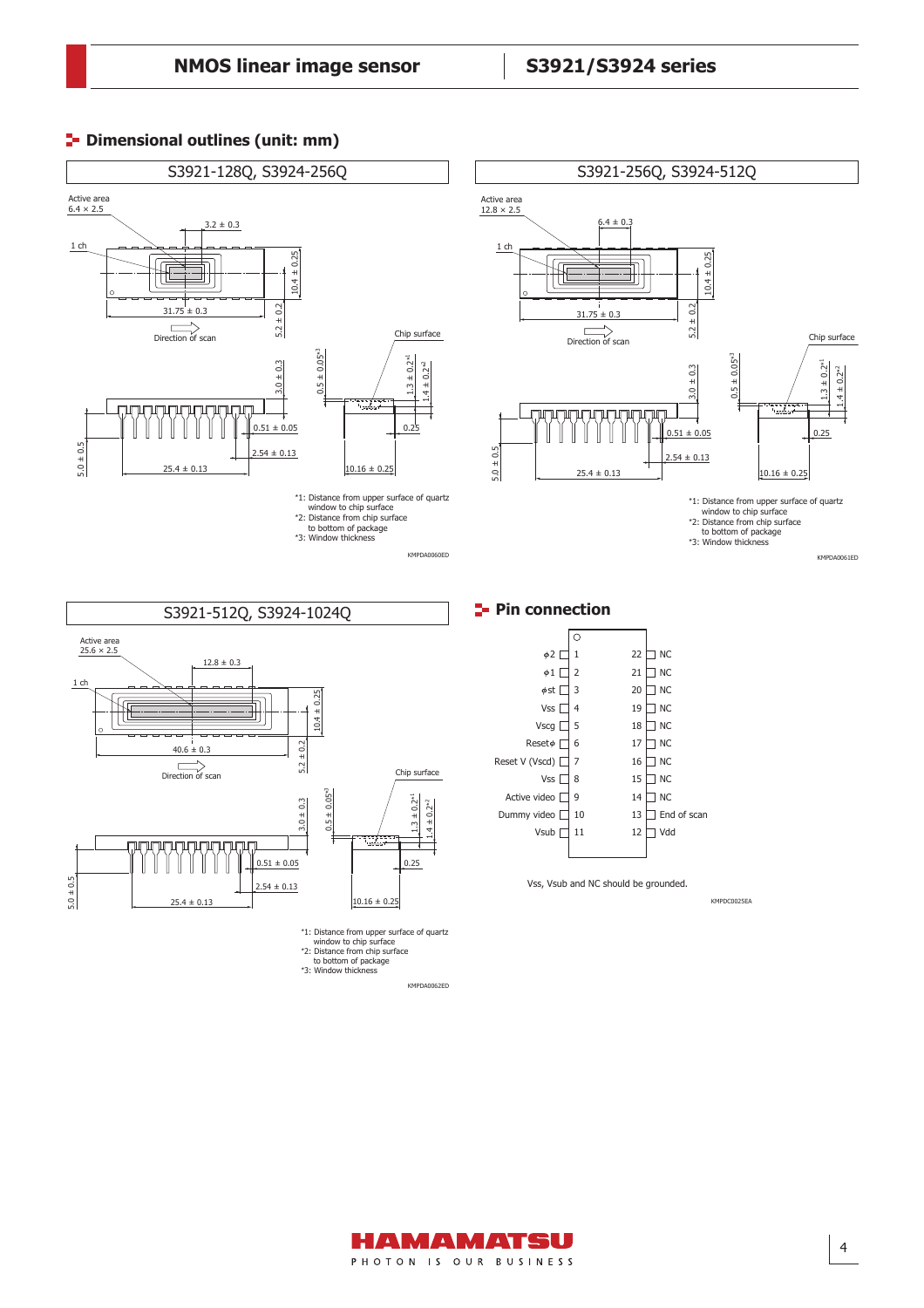| <b>Terminal</b>    | Input or output                   | Description                                                                                                                                                                                                                                                                                                                                                                                       |
|--------------------|-----------------------------------|---------------------------------------------------------------------------------------------------------------------------------------------------------------------------------------------------------------------------------------------------------------------------------------------------------------------------------------------------------------------------------------------------|
| $\phi$ 1, $\phi$ 2 | Input<br>(CMOS logic compatible)  | Pulses for operating the MOS shift register. The video data rate is equal<br>to the clock pulse frequency since the video output signal is obtained<br>synchronously with the rise of $\phi$ 2 pulse.                                                                                                                                                                                             |
| фst                | Input<br>(CMOS logic compatible)  | Pulse for starting the MOS shift register operation. The time interval<br>between start pulses is equal to the signal accumulation time.                                                                                                                                                                                                                                                          |
| <b>Vss</b>         |                                   | Connected to the anode of each photodiode. This should be grounded.                                                                                                                                                                                                                                                                                                                               |
| <b>Vscg</b>        | Input                             | Used for restricting blooming. This should be grounded.                                                                                                                                                                                                                                                                                                                                           |
| Reset $\phi$       | Input<br>(CMOS logic compatible)  | With Reset $\phi$ at high level, the video line is reset at the Reset V voltage.                                                                                                                                                                                                                                                                                                                  |
| <b>Reset V</b>     | Input                             | The Reset V terminal connects to each photodiode cathode via the video<br>line when the address turns on. A positive voltage should be applied to the<br>Reset V terminal to use each photodiode at a reverse bias. Setting the Reset<br>V voltage to 2.5 V is recommended when the amplitude of $\phi$ 1, $\phi$ 2 and Reset<br>$\phi$ is 5 V. Terminal pin 7 is used for both Reset V and Vscd. |
| <b>Vscd</b>        | Input                             | Used for restricting blooming. This should be biased at a voltage equal to<br>Reset V.                                                                                                                                                                                                                                                                                                            |
| Active video       | Output                            | Low-impedance video output signal after internal current-voltage conversion.<br>Negative-going output including DC offset.                                                                                                                                                                                                                                                                        |
| Dummy video        | Output                            | This has the same structure as the active video, but is not connected to<br>photodiodes, so only DC offset is output. Leave this terminal open when not<br>used.                                                                                                                                                                                                                                  |
| <b>Vsub</b>        | $\overline{\phantom{a}}$          | Connected to the silicon substrate. This should be grounded.                                                                                                                                                                                                                                                                                                                                      |
| Vdd                | Input                             | Supply voltage to the internal impedance conversion circuit. A voltage equal<br>to the amplitude of each clock should be applied to this terminal.                                                                                                                                                                                                                                                |
| End of scan        | Output<br>(CMOS logic compatible) | This should be pulled up at 5 V by using a 10 k $\Omega$ resistor. This is a negative<br>going pulse that appears synchronously with the $\phi$ 2 timing right after the<br>last photodiode is addressed.                                                                                                                                                                                         |
| <b>NC</b>          |                                   | Should be grounded.                                                                                                                                                                                                                                                                                                                                                                               |

# **F** Spectral response (typical example)



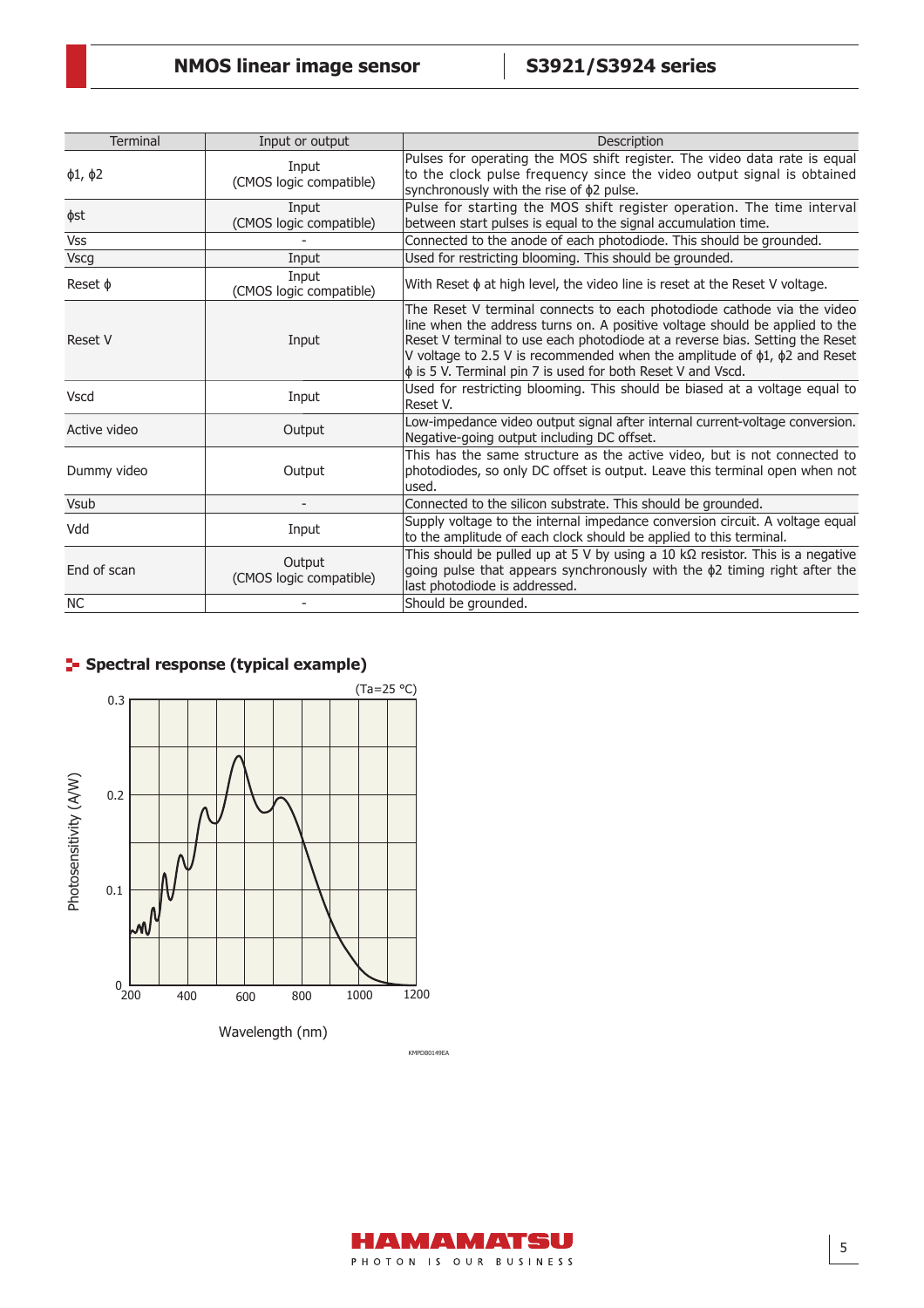

#### **P**- Output voltage vs. exposure

#### Construction of image sensor

The NMOS image sensor consists of a scanning circuit made up of MOS transistors, a photodiode array, and a switching transistor array that addresses each photodiode, all integrated onto a monolithic silicon chip. "<sup>2</sup> Equivalent circuit" (see P.1) shows the circuit of a NMOS linear image sensor.

The MOS scanning circuit operates at low power consumption and generates a scanning pulse train by using a start pulse and 2-phase clock pulses in order to turn on each address sequentially. Each address switch is comprised of an NMOS transistor using the photodiode as the source, the video line as the drain and the scanning pulse input section as the gate.

The photodiode array operates in charge integration mode so that the output is proportional to the amount of light exposure (light intensity  $\times$  integration time).

Each cell consists of an active photodiode and a dummy diode, which are respectively connected to the active video line and the dummy video line via a switching transistor. Each of the active photodiodes is also connected to the saturation control drain via the saturation control gate, so that the photodiode blooming can be suppressed by grounding the saturation control gate. Applying a pulse signal to the saturation control gate triggers all reset. (See P.8 "Auxiliary functions".)

"-Active area structure" (see P.1) shows the schematic diagram of the photodiode active area. This active area has a PN junction consisting of an N-type diffusion layer formed on a P-type silicon substrate.

A signal charge generated by light input accumulates as a capacitive charge in this PN junction. The N-type diffusion layer provides high UV sensitivity but low dark current.

#### ■ Driver circuit

A start pulse  $\phi$ st and 2-phase clock pulses  $\phi$ 1,  $\phi$ 2 are needed to drive the shift register. These start and clock pulses are positive going pulses and CMOS logic compatible.

The 2-phase clock pulses ɸ1, ɸ2 can be either completely separated or complementary. However, both pulses must not be "High" at the same time.

A clock pulse space [X1 and X2 in "<sup>2</sup>-Timing chart for driver circuit" (see P.7)] of a "rise time/fall time - 20" ns or more should be input if the rise and fall times of ɸ1, ɸ2 are longer than 20 ns. The ɸ1 and ɸ2 clock pulses must be held at "High" at least 200 ns. Since the photodiode signal is obtained at the rise of each ɸ2 pulse, the clock pulse frequency will equal the video data rate.

The amplitude of start pulse  $\phi$ st is the same as the  $\phi$ 1 and  $\phi$ 2 pulses. The shift register starts the scanning at the "High" level of  $\phi$ st, so the start pulse interval is equal to signal accumulation time. The  $\phi$ st pulse must be held "High" at least 200 ns and overlap with  $\phi$ 2 at least for 200 ns. To operate the shift register correctly, ɸ2 must change from the "High" level to the "Low" level only once during "High" level of  $\phi$ st. The timing chart for each pulse is shown in "**=-**Timing chart for driver circuit".

#### **End of scan**

The end of scan ( $\overline{EOS}$ ) signal appears in synchronization with the  $\phi$ 2 timing right after the last photodiode is addressed, and the  $\overline{EOS}$ terminal should be pulled up at 5 V using a 10 kΩ resistor.

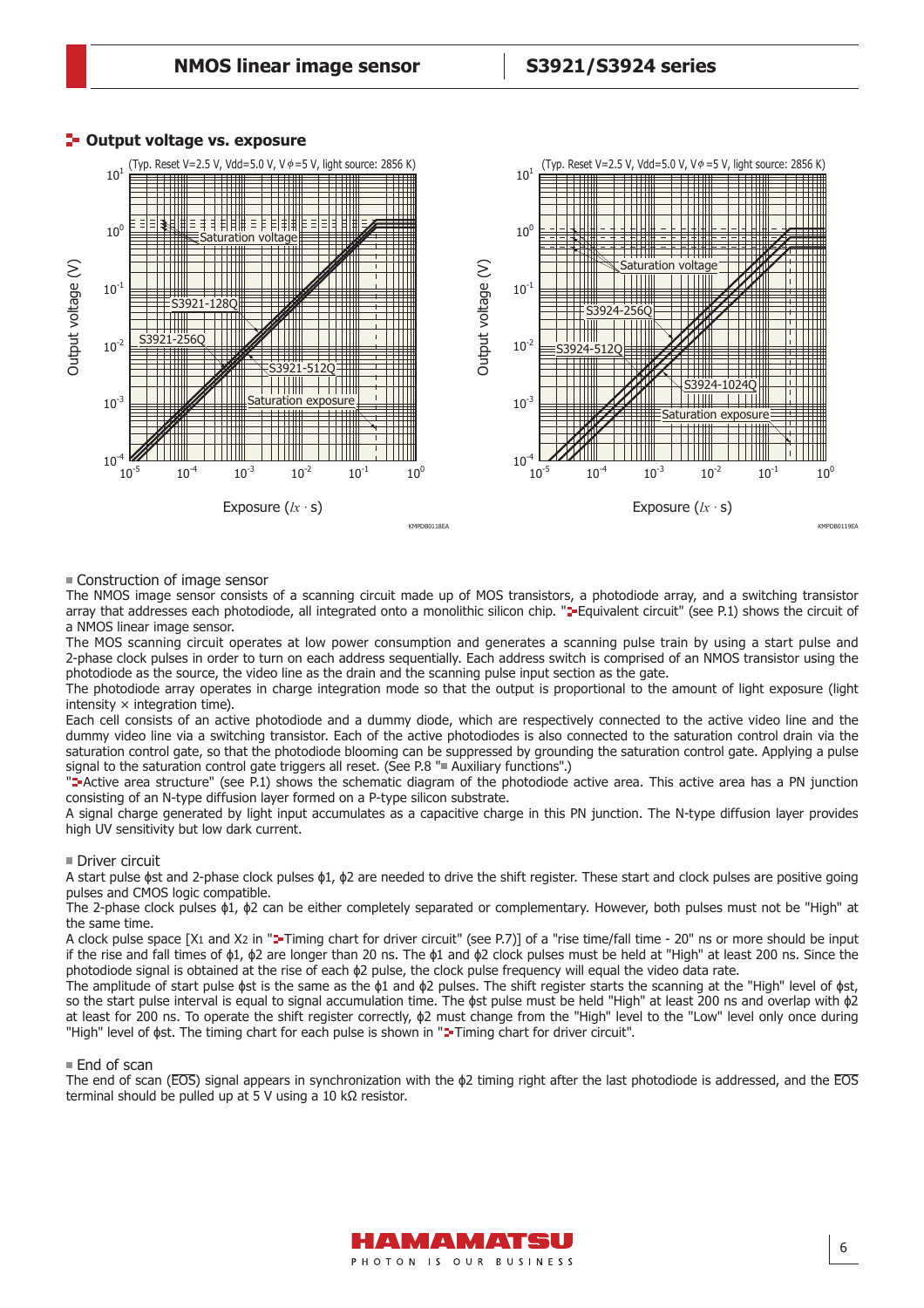

### **Timing chart for driver circuit Reset V voltage margin**

#### ■ Signal readout circuit

S3921/S3924 series include a current integration circuit utilizing the video line capacitance and an impedance conversion circuit. This allows signal readout with a simple external circuit. However, a positive bias must be applied to the video line because the photodiode anode of NMOS linear image sensors is at 0 V (Vss). This is done by adding an appropriate pulse to the reset  $\phi$  terminal. The amplitude of the reset pulse should be equal to ɸ1, ɸ2 and ɸst.

When the reset pulse is at the high level, the video line is set at the Reset V voltage. "**"**-Reset V voltage margin" shows the Reset V voltage margin. A higher clock pulse amplitude allows higher Reset V voltage and saturation charge. Conversely, if the Reset V voltage is set at a low level with a higher clock pulse amplitude, the rise and fall times of video output waveform can be shortened. Setting the Reset V voltage to 2.5 V is recommended when the amplitude of  $\phi$ 1,  $\phi$ 2,  $\phi$ st and Reset  $\phi$  is 5 V.

To obtain a stable output, an overlap between the reset pulse (Reset ɸ) and ɸ2 must be settled. (Reset ɸ must rise while ɸ2 is at the high level.) Furthermore, Reset ɸ must fall while ɸ2 is at the low level.

S3921/S3924 series provide output signals with negative-going boxcar waveform which include a DC offset of approximately 1 V when Reset V is 2.5 V. If you want to remove the DC offset to obtain the positive-going output, the signal readout circuit and pulse timing shown in "a-Readout circuit example" and "a-Timing chart" are recommended. In this circuit, Rs must be larger than 10 kΩ. Also, the gain is determined by the ratio of Rf to Rs, so choose the Rf value that suits your application.

**Timing chart**

# **E-** Readout circuit example



PHOTON IS OUR BUSINESS

7

KMPDC0028EA